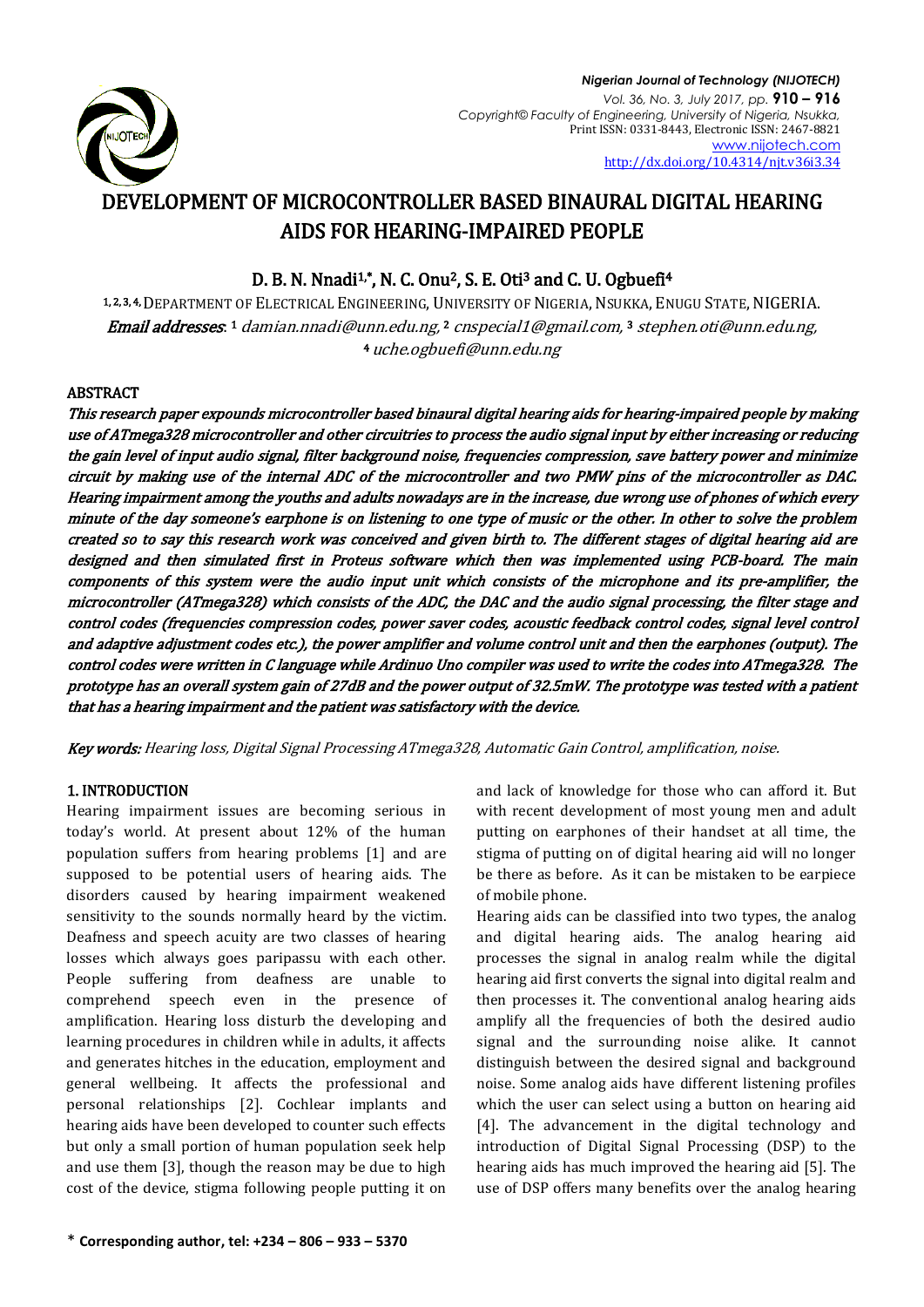aids including the programmability, self-monitoring, acoustic feedback control, signal level control and adaptive adjustment etc. The Digital hearing supports first convert the signal into digital domain and then process it. Hence utilizing the software and proper configuration of the system, speech signal can be much improved even in the presence of noise.

The device that the hearing-impaired individuals use to compensate for their hearing loss is known as hearing aids. Hence, the main objective of a hearing aid is to fit the dynamic range of speech frequencies into the circumscribed dynamic frequencies series of the impaired-ears. It has been designed to pick up sound waves with a microphone, strengthen the weak sound waves into strong or loud sound waves and send them to the ear through a speaker [6]. With the microchips, available today, hearing aids have become smaller and smaller and have significantly improved in quality [7].These devices may not completely overcome the shrewdness discrepancies caused by a hearing loss but support the user to interpret speech. Human ear detects and analyzes sound waves by transduction (i.e. by converting sound waves into electrochemical impulses) [8].

The frequencies produced by the wave shows the pitch of sound wave while the amplitude of such wave depicts the loudness of sound and the tone of sound is detected by various frequencies that make up a complex sound wave [9]. The normal hearing of a person may get affected due to various factors including age, noise (especially people working where noise pollution is high), genetic disorders illness, physical trauma maybe resulting from accident, constant use of handsets for listening to music at high pitch, birth disorder etc.

Two common types of hearing loss are Presbycusis and Meniere's disease. Presbycusis is an age-related hearing loss that occurs in the high frequency range (4 kHz to 8 kHz) [9]. It is a common disorder associated with aging. Meniere's disease causes sensorineural hearing loss in the low frequency range (125 Hz to 1 kHz) [9]. Sensorineural hearing loss refers to problems in the cochlea or the auditory nerve. Most are due to deterioration of the tiny inner or outer hair cells. Its causes maybe due to head injury, certain medical treatments such as chemo- and radiation therapy, genetic predisposition, prolonged exposure to harmful sound (noise) or a sudden brief but intense noise like an explosion very close to the ear. Patients with a sensorineural hearing loss undergo a phenomenon by which sonority grows abruptly from a certain level of signal received; this is known as loudness recruitment [10]. According to [11] conductive hearing loss is caused by any obstruction that prevents sound waves from

reaching the inner ear. Some of the causes of conductive hearing loss can include: a buildup of earwax, an assemblage of fluid in the middle ear or due to middle ear infections. The dynamic range of hearing is measured in terms of sound pressure, in decibels. A normal hearing range extends from approximately 0 dB to 120 dB, where 0 dB is the threshold of hearing and 120 dB is the threshold of pain. Discomfort usually begins to occur around a saturation level of about 90 dB of sound refer to Table 1.

| Degree of Hearing loss | Lower limit | Upper limit |
|------------------------|-------------|-------------|
|                        | 'dB)        | dB          |
| Normal                 | $-10$       | 15          |
| Slight                 | 16          | 25          |
| Mild                   | 26          | 40          |
| Moderate               | 41          | 55          |
| Moderately severe      | 56          | 70          |
| Severe                 | 71          | 90          |
| Profound               | 91          |             |

Table 1: Classification of hearing loss [7].

The dynamic range compression also known as Automatic Gain Control is usually applied in hearing aids for two reasons:

- 1. To limit the maximum output signal at high input levels.
- 2. To compensate for recruitment.

The input/output relationship, typically adopts a shape as that shown in Figure 1. Until the threshold stage, the amplification of sound is linear. When the threshold is overcome, gain increases 1/CR dB by each increase of 1dB in the input signal, where CR is the area of compression refer to Figure 1.



Figure 1: Typical Input/output compression curve.

The compression algorithms should be programmed to be adjusted to each patient's needs. A possible implementation tries to reproduce the operation of internal ciliated cells using a multiband system [12]. Hearing loss compresses the range of hearing, raising the threshold of hearing and typically lowering the threshold of pain. For example, a person with moderate hearing loss would have a Threshold of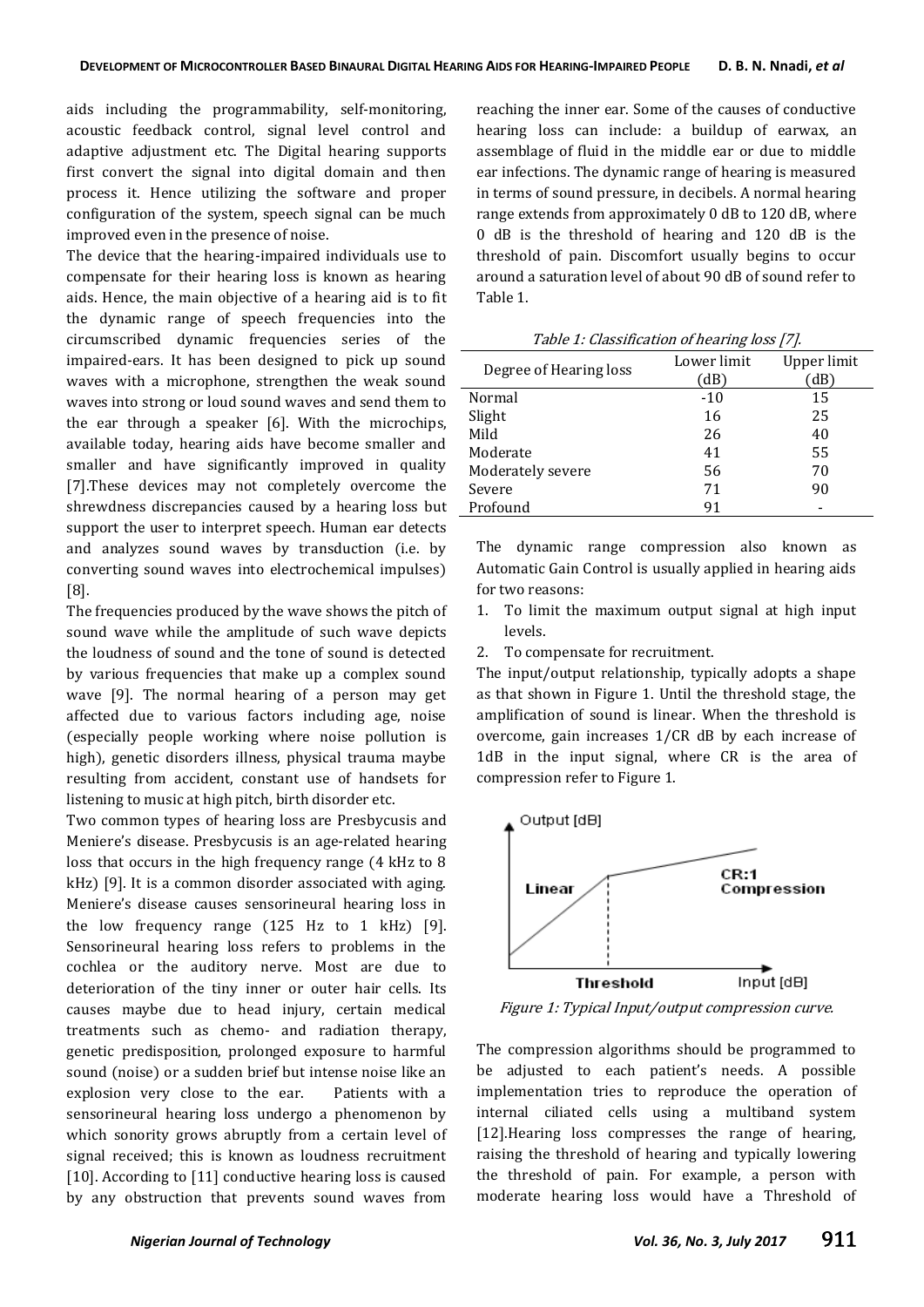Hearing around 40 - 70 dB and a Threshold of Pain around 100 dB.

Hearing aids is designed and implemented based on whether the loss is in one ear (monaural hearing loss) or both the ears (binaural hearing loss). From research, it has been observed that binaural hearing aids provide better spatial estimation of source of sound and greater speech understanding in noisy environment over its counterpart monaural hearing loss. It also reduces the need for amplification because binaural listening provides a boost to the signal.

This research makes use of ATmega328 to process the audio signal input, save battery power and minimize circuit by making use of the internal frequency and ADC of the microcontroller. The paper implements the basic function and circuit of the hearing aid device with the affordable materials to achieve a cheap and portable device. The main components of this system are the audio input unit which consists of the microphone and its pre-amplifier, the microcontroller (ATmega328) which consists of the ADC and the audio signal processing and power saver codes, control codes (noise suppression, amplification controlled codes etc.), feedback system, the DAC, the power amplifier and volume control unit and then the earphones (output).

#### 2. THE DEVICE

The input speech signal will pass through several actions like noise reduction, filter, amplifications, feedback processes and compression before producing an adjusted output speech signal which is audible to the hearing of the impaired person.



Figure 2: Block Diagram of the Prototype Digital Hearing Aid



#### *Nigerian Journal of Technology Vol. 36, No. 3, July 2017* 912

#### 2.1 Power Supply Unit

The power supply to this device is a 9  $V_{dc}$  connected across a voltage regulator LM7805 to supply 5 V to the microphone and its pre-amplifier, the microcontroller and the audio power amplifier. The two capacitors of Figure 3 were to filter off harmonics from the power supply.

#### 2.2 Audio Input Device (Microphone)

An electret microphone is a device that uses two conducting plates to capture sound waves and translate them into electrical waves. An electret microphone is an omnidirectional microphone, which means it can capture sound from all directions. This was the device use in this prototype. The electret capsule microphone has a -44dB sensitivity, and has 20 – 20 kHz frequency response. It contains a small vibrating element that will output a few millivolts audio signal peak-to-peak which requires further amplification [13]. From the datasheet, the loading resistance is 2.2KΩ with an operating range of voltage of 1.0V to 10.0V. The connection for microphone is as shown below: For the microphone signal preamplification, the collector and emitter voltage feedback bias configuration is used. This is because the combination of both the collector and emitter feedback ensures more stability and less response to thermal changes. The transistor used here is BC547 which is a multipurpose NPN bipolar junction transistor. From the datasheet [14], the following data was gotten:

 $I_C$  = 5mA; β = 110;  $V_{BE}$  = 0.7V;  $V_{CE}$  = 0.5V<sub>CC</sub> = 2.5V

The design supply voltage  $V_{\text{CC}} = 5V$ ,  $VE = 0.1V_{\text{CC}} =$ 0.25V

$$
I_B = \frac{I_C}{\beta} = \frac{5 \times 10^{-3}}{110} = 45 \mu\text{A}
$$
 (1)

$$
I_E = I_C = 5 \text{mA}
$$
 (2)

$$
I_E = \frac{V_E}{I_E} = \frac{0.25}{5 \times 10^{-3}} = 50\Omega
$$
 (3)

$$
R_C = \frac{V_{CC} - V_{CE} - V_E}{I_C} = \frac{5 - 2.5 - 0.25}{5 \times 10^{-3}} = 450 \text{ }\Omega
$$

$$
R_B \frac{V_{CC} - V_{BE} - V_E}{I_B} = \frac{5 - 0.75 - 0.25}{45 \times 10^{-6}} = 90 \text{ k}\Omega \tag{4}
$$

However, after the calculations, from the available market values,

 $R_E=R_2= 33\Omega$ ;  $R_C=R_4= 680\Omega$ ;  $R_B=R_3=100 k\Omega$ ;  $R_1 = 2.2$  $kΩ$ 

More so, the coupling capacitors were calculated with the following assumptions that the frequency of audio signals is between 20 Hz and 20 kHz

$$
C_1 = \frac{1}{2\pi f Z_{in}} = \frac{1}{2\pi \times 20 \times 10^3 \times 8 \times 10^3}
$$
  
\n
$$
\approx 100nF
$$
 (5)  
\n
$$
C_2 = \frac{1}{2\pi f Z_{out}} = \frac{1}{2\pi \times 20 \times 680} \approx 0.1 \mu F
$$
 (6)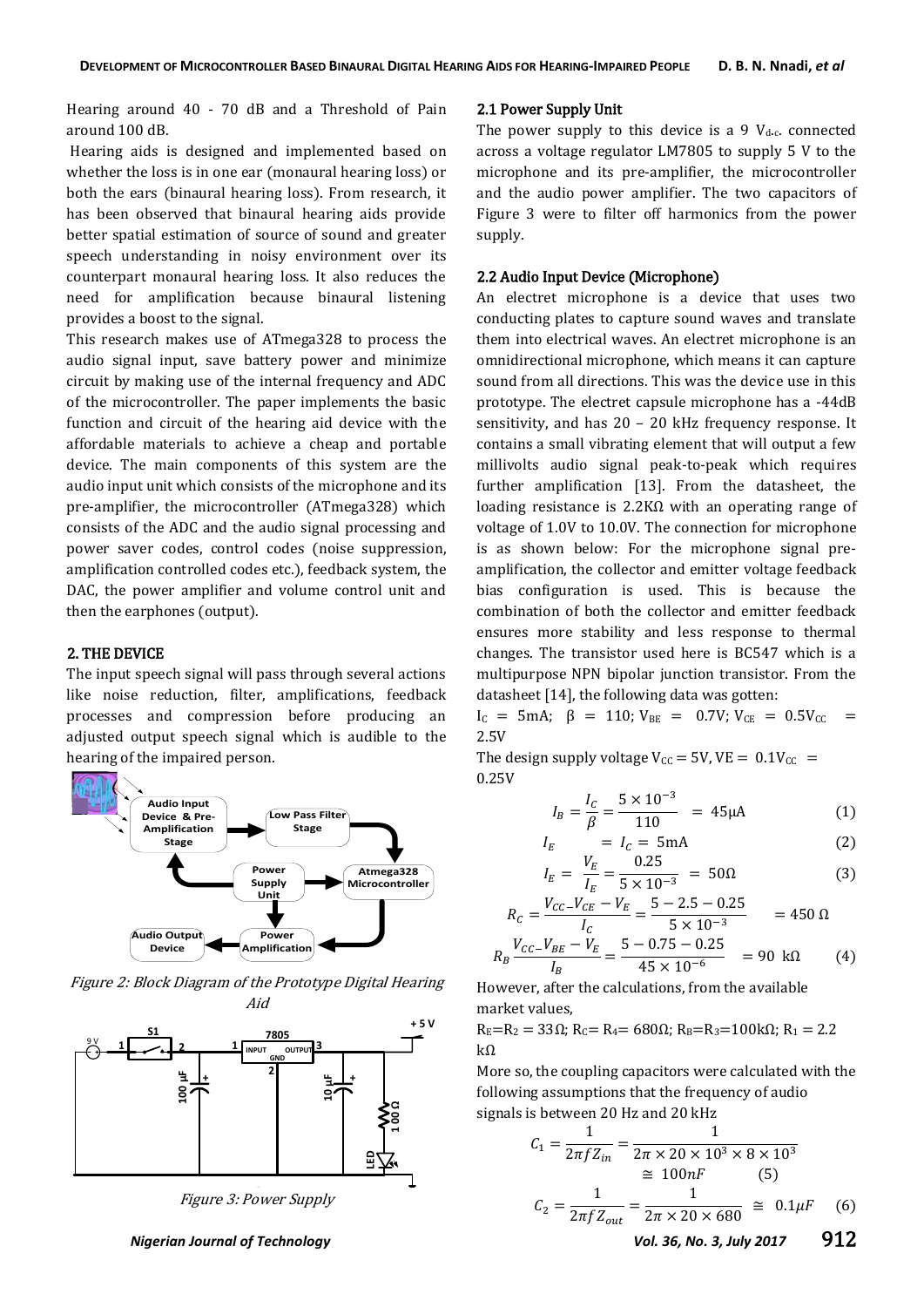Figure 4 shows the detailed diagram of audio input and the pre-amplifier stage of the digital hearing aid.

## 2.3 Low Pass Filter

The analog sound signal is converted into digital realm. The DSP is at the heart of a digital hearing aid manipulating the signal without causing any distortion, so sounds become much clear and speech is easier to hear and understand. The highest frequency that most humans can hear is approximately 20 kHz. Therefore, before the signal enters the A/D converter, it will be lowpass filtered to 20 kHz, which is also our sampling frequency. This will avoid aliasing during sampling. Considering the filter of finite impulse response (FIR)  $h_s(n)$  which has transfer function:

$$
H_s(z) = \sum_{n=0}^{L} h_s(n) Z^{-n}
$$
 (7)

This FIR filter is initially approximated by a uniform auto-regressive filter with infinite impulse response (IIR)  $h_{AR}(n)$  and transfer function:

$$
H_{AR}(z) = \frac{\alpha_o}{1 - \sum_{n=1}^{p} \alpha_n Z^{-n}}
$$
(8)

The combination of series of the original FIR filter with transfer function Hs(z) and the inverse of the AR filter is sketched in Figure 5. By this process the noise/ undesirable signals are filtered out.

Multi-channel dynamic-range compression otherwise known as digital compressor forms one of the basic part of digital hearing aids. So many factors needed to be considered in the design of such a digital compressor. Among such considerations include frequency resolution, processing group delay, quantization noise, and algorithm complexity. A multi-channel compressor combines a filter bank with compression in each frequency band.

In most implementations, compressors operate independently in each channel but there are some systems where compression gains can be grouped across adjacent bands. The compressor output involves the response of each frequency band to the signal present in that band and even some simple signals might cause complicated responses. The system output is finally produced by adding compressed signals in each band as shown in Figure 6. Through multiband compression, hearing aids separate the input signal out to different frequency bands and each sub-band signal goes through a different channel. Each channel has its own compressor and the amount of compression is different at each frequency depending on the patient's hearing loss or input signal level.

Alternately, noise reduction can be achieved according to [15], by considering two microphones with a distance between them (see Figure 7) and an acoustic plane wave

arriving from a direction θ, considering that the attenuation of the signal along  $d$  is negligible, the two signals  $m_1(t)$  and  $m_2(t)$  at each microphone differ only in a time delay, that is a function of  $d$ ,  $\theta$  and c (the speed of sound in air).



Figure 4: Audio input and pre-amplifier



Figure 5: Approximation of a uniform FIR Filter by a



Figure 6 Block diagram of a multi-channel compression system.



Figure 7: Two omnidirectional microphone array used to get first order patterns [15].

Assuming that  $m(t)$  is the signal that a hypothetically third microphone would receive if placed between mic 1 and mic 2, the following equation can be derived: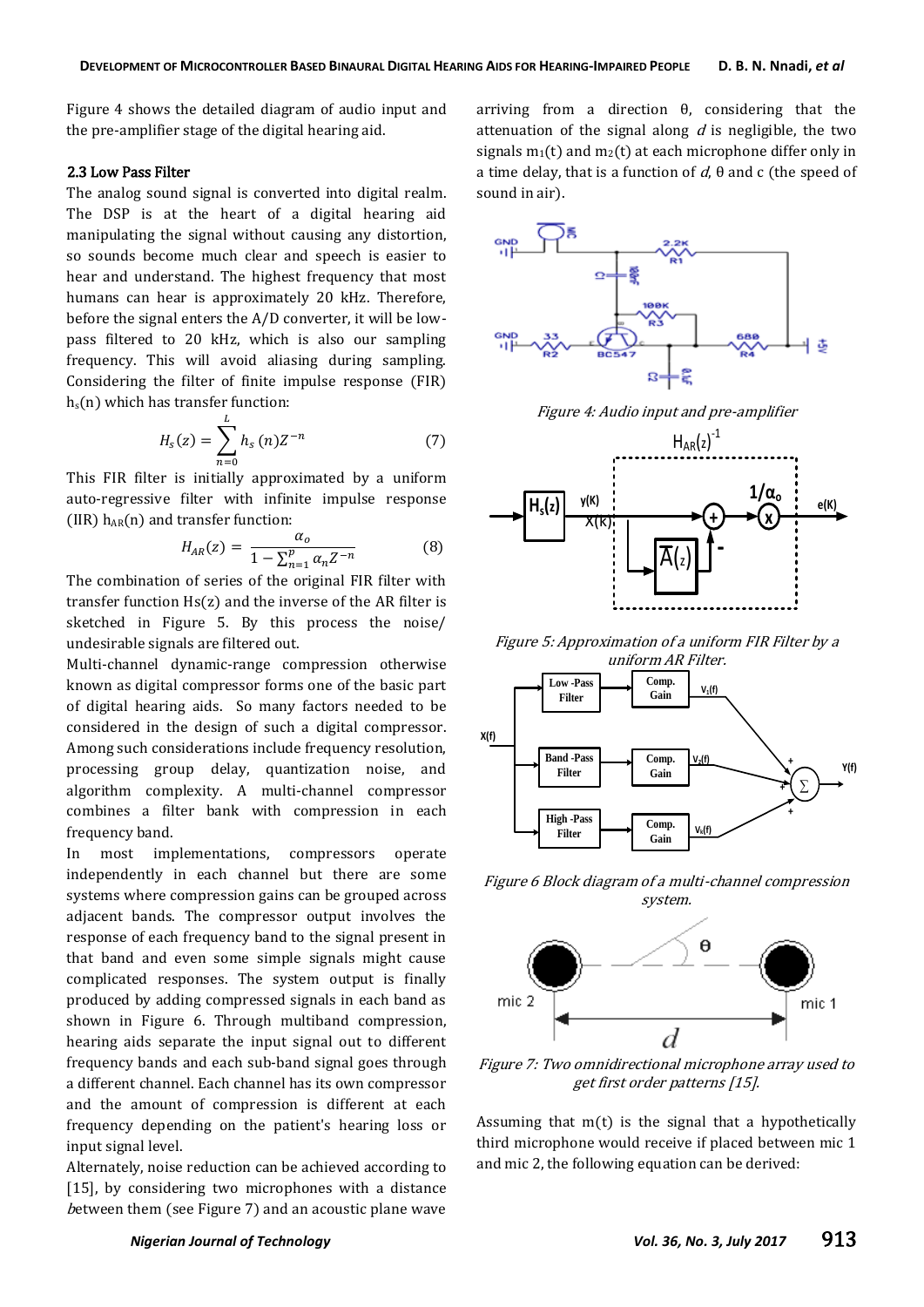$$
m_1(t) = m\left(t + \frac{d}{2C}\cos\theta\right) y m_2(t)
$$
  
= 
$$
m\left(t - \frac{d}{2C}\cos\theta\right)
$$
 (9)

Let  $m_{-1}(t)$  and  $m_1(t)$  be the impulse responses of both microphones, and  $S_1(t)$  and  $S_1(t)$  the impulse responses of the filters to be used in this implementation. The sum signal can be defined as follows ("\*" means convolution):

$$
S(t) = S_{-1}(t) * m_{-1}(t) * m\left(t - \frac{d}{2C}\cos\theta\right) + S_1(t)
$$

$$
* m_1(t) * m\left(t + \frac{d}{2C}\cos\theta\right) \tag{10}
$$

Equation (9) can be expressed in the frequency domain as:

$$
S(\omega) = M(\omega) \left[ S_{-1}(\omega) M_{-1} e^{-j\frac{\omega d}{2C} \cos \theta} + S_1(\omega) M_1(\omega) e^{j\frac{\omega d}{2C} \cos \theta} \right]
$$
(11)

Finally assuming the microphone sensitivities as the unity, the transfer function of the system is:

$$
H(\omega,\theta) = S_{-1}e^{-j\frac{\omega d}{2C}\cos\theta} + S_1e^{j\frac{\omega d}{2C}\cos\theta} \qquad (12)
$$

The wave number k is the ratio between the angular frequency ω and c. When the distance between the microphones is negligible compared with the wave length, then kd  $<< 1$  and H( $\omega$ , $\theta$ ) can be approximated as:

 $H(\theta)A + B\cos\theta$  (13)

where the coefficients A and B are real.

## 2.4 Power Amplification

The power amplification of the DAC output is done with a special audio power amplifier- TDA2822M. The processed signal is fed into the input pin 7 over a load of  $10$  kΩ variable resistor which acts as the volume control. This enables the user to tune the volume to his or her desired level. The connections of the audio amplifier as specified by the datasheet [17] is as shown in Figure 8 below.



Figure 8: Typical connection of the TDA2822M with single audio input.

A 2Ω or less earphone is recommended for use with this device. This is to ensure low power consumption and a longer battery life of the device. Figure 9 shows the algorithm for the programming into Atmega328 of the Digital microcontroller hearing aid.

## 3. CIRCUIT DIAGRAM

The overall circuit diagram of the system is as shown in Figure 10. One of the difference from this prototype and many in the market is that when there is no audio input, the system goes on standby to save power and extend battery life.

#### 4. MEASUREMENT OF PROTOTYPE VOLTAGES AND GAIN

The voltages at various points of the system were measured and were used to calculate the gain of the system at various points.

$$
Voltage gain calculations, Volt gain = \frac{V_{o(RMS)}}{V_{in(RMS)}}
$$
 (14)

The voltage waveforms measured are sinusoidal waveforms and are peak-to peak measurements, therefore, the RMS voltage is given by:

$$
V_{RMS} = \frac{V_{p-p}}{2\sqrt{2}}\tag{15}
$$

The following voltage measurements and their corresponding RMS voltages are in the Table 2 below were measured from the prototype device after implementation.

| Table 2: Voltages measured at various points of the |  |  |
|-----------------------------------------------------|--|--|
| hearing aid                                         |  |  |

| Voltage Measured           | Peak-to-Peak Value | <b>RMS Value</b> |
|----------------------------|--------------------|------------------|
|                            | (V)                | (V)              |
| Voltage from the           | 0.27               | 0.1              |
| microphone                 |                    |                  |
| Voltage from pre-amplifier | 1.22               | 0.43             |
| Voltage from DAC           | 3                  | 1.06             |
| Voltage from power         | 2.88               | 1.02             |
| amplifier                  |                    |                  |

The Table 3 shows the voltage gain and decibel gain at various stage of the prototype digital hearing aids device.

| Table 3: Gain at various points of the hearing aid system |  |  |
|-----------------------------------------------------------|--|--|
|                                                           |  |  |

| Stage Measured     | Voltage Gain | Decibel (dB) Gain |  |
|--------------------|--------------|-------------------|--|
| Pre-amplifier Gain | 4.3          | 12.67             |  |
| DAC Gain           | 2.47         | 7.84              |  |
| Power Amplifier    | 1.92         | h                 |  |
| Gain               |              |                   |  |

Overall gain of the system is 27dB

Output power of the system
$$
P_o
$$

$$
=\frac{\left(V_{(RMS)}\right)^2}{\text{Load impedance } R_L} \tag{16}
$$

 $V_{O(RMS)}$  is the output voltage from the power amplifier and the load impedance is the impedance of the earphone. Therefore, the power output of the device is 32.5mW. Figure 11 shows the packaged prototype of the digital hearing aid.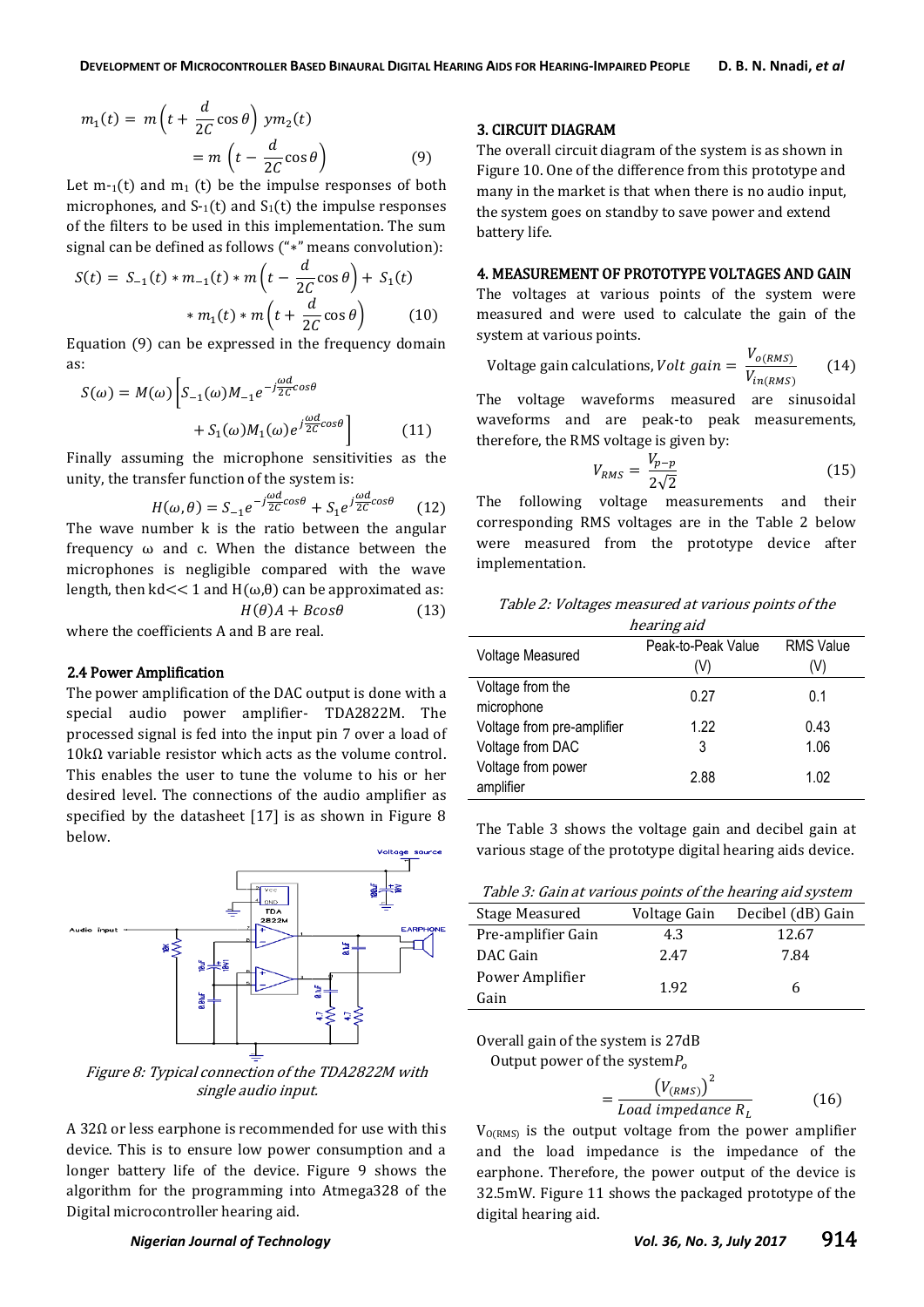

Figure 9: Algorithm used in developing the coding of the microcontroller



Figure 10: The overall circuit diagram of the hearing aid system